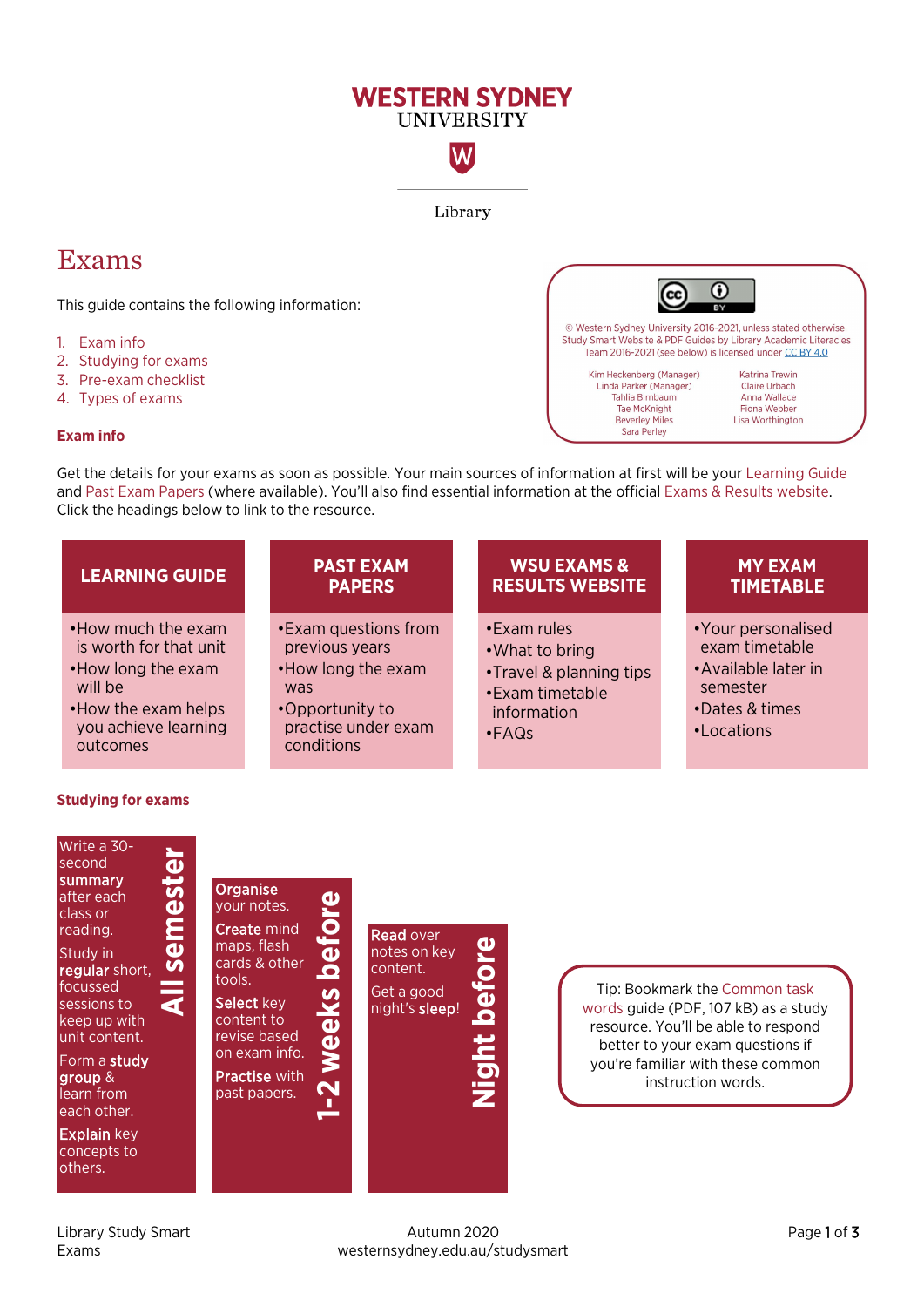#### Study Techniques

There are many ways to engage with what you learn, to transform your knowledge, make it meaningful to you, and remember it. Here are some creative approaches you could use that involve your different senses:

Tip: Poor diet, stress, and lack of sleep have a negative effect on learning. You'll process information better if you take care of yourself with proper sleep, stress relieving breaks, exercise, nutritious brain food, and water (se[e Tracking Your Success\)](https://westernsydney.edu.au/studysmart/home/successful_study/tracking_your_success).

| <b>Technique</b>        | <b>Description</b>                                                                                                              | <b>Example</b>                                                                                                                                                                                                                                                                                                                              | Good for those who:                                                                                    |
|-------------------------|---------------------------------------------------------------------------------------------------------------------------------|---------------------------------------------------------------------------------------------------------------------------------------------------------------------------------------------------------------------------------------------------------------------------------------------------------------------------------------------|--------------------------------------------------------------------------------------------------------|
| Mnemonics               | Translate information into<br>another form that is easier<br>to remember.                                                       | Cardinal Points on a compass (clockwise)<br>Never Eat Soggy Weetbix<br>= North, East, South, West                                                                                                                                                                                                                                           | Easily remember things<br>they see or hear; easily<br>recognise patterns or<br>make word associations. |
| Rhyme                   | Use similar sounding words<br>in regular patterns.                                                                              | Number of days in each month in a calendar<br>year<br>30 days has September,<br>April, June and November (Read more)                                                                                                                                                                                                                        | Easily remember things<br>they hear or say, or<br>things they repeat<br>frequently.                    |
| Music                   | Turning facts and figures<br>into new song lyrics for a<br>familiar song.                                                       | The story of the Trojan War in Homer's Iliad to<br>the tune of Soft Cell's 'Tainted Love' (video,<br>3:15) created by History Teachers.                                                                                                                                                                                                     | Easily remember song<br>lyrics, things they hear<br>and say, or things they<br>repeat frequently.      |
| Smell                   | Choose a scent to associate<br>with your study material.                                                                        | Cinnamon for unit 1, lavender for unit 2,<br>sandalwood for unit 3, etc. You could put some<br>essential oil on your wrist while studying for a<br>unit and do the same when you go to that<br>unit's exam.                                                                                                                                 | Easily make associations<br>between sensations and<br>ideas.                                           |
| Mind<br>Palaces         | Associate items (numbers,<br>words, concepts, etc.) with<br>specific images, objects, or<br>places that are familiar to<br>you. | Imagine yourself walking through your home<br>and seeing each ingredient for a recipe (in the<br>right quantities) in a separate location as you<br>walk through. Watch The Memory Palace: Can<br>You Do It? (video, 3:34) to see how it works.<br>See also Memory Palaces and the Method of<br>Loci for tips on memorising using location. | Easily remember things<br>they see and do, or things<br>that are familiar.                             |
| Practical<br>Experience | Actively apply what you're<br>learning.                                                                                         | For a music class, play the instrument.<br>For a science experiment, test it.<br>For epic poetry, perform it.                                                                                                                                                                                                                               | Easily remember things<br>they see and do, or things<br>they repeat frequently.                        |

# Examples of Memory and Study Techniques

#### <span id="page-1-0"></span>**Pre-exam checklist**

Avoid extra stress on your exam day: make a pre-exam checklist to plan ahead for crucial admin and logistical details.

Take a few minutes to think about your [travel logistics,](http://www.westernsydney.edu.au/currentstudents/current_students/exams/travelling_to_exams) [essential exam equipment](http://www.westernsydney.edu.au/currentstudents/current_students/exams/exam_information) (e.g. your Student ID card; electronic devices and software for online exams), and the date, time and location of your exams [\(your exam timetable\)](http://www.westernsydney.edu.au/currentstudents/current_students/exams/exam_timetable).

- $\rightarrow$  What is your exam schedule? (Check [your exam timetable](http://www.westernsydney.edu.au/currentstudents/current_students/exams/exam_timetable) and keep checking it until the exam in case it changes.)
- $\rightarrow$  When and how will you get to your exam?
- $\rightarrow$  If your exam is online, what space, device, and internet connection do you need to have available?
- $\rightarrow$  What do you need to bring?
- $\rightarrow$  What food and drink will you need and where will it come from?
- $\rightarrow$  Where will you leave your bag during the exam?

Library Study Smart **Autumn 2020** Autumn 2020 **Page 2 of 3** Exams westernsydney.edu.au/studysmart